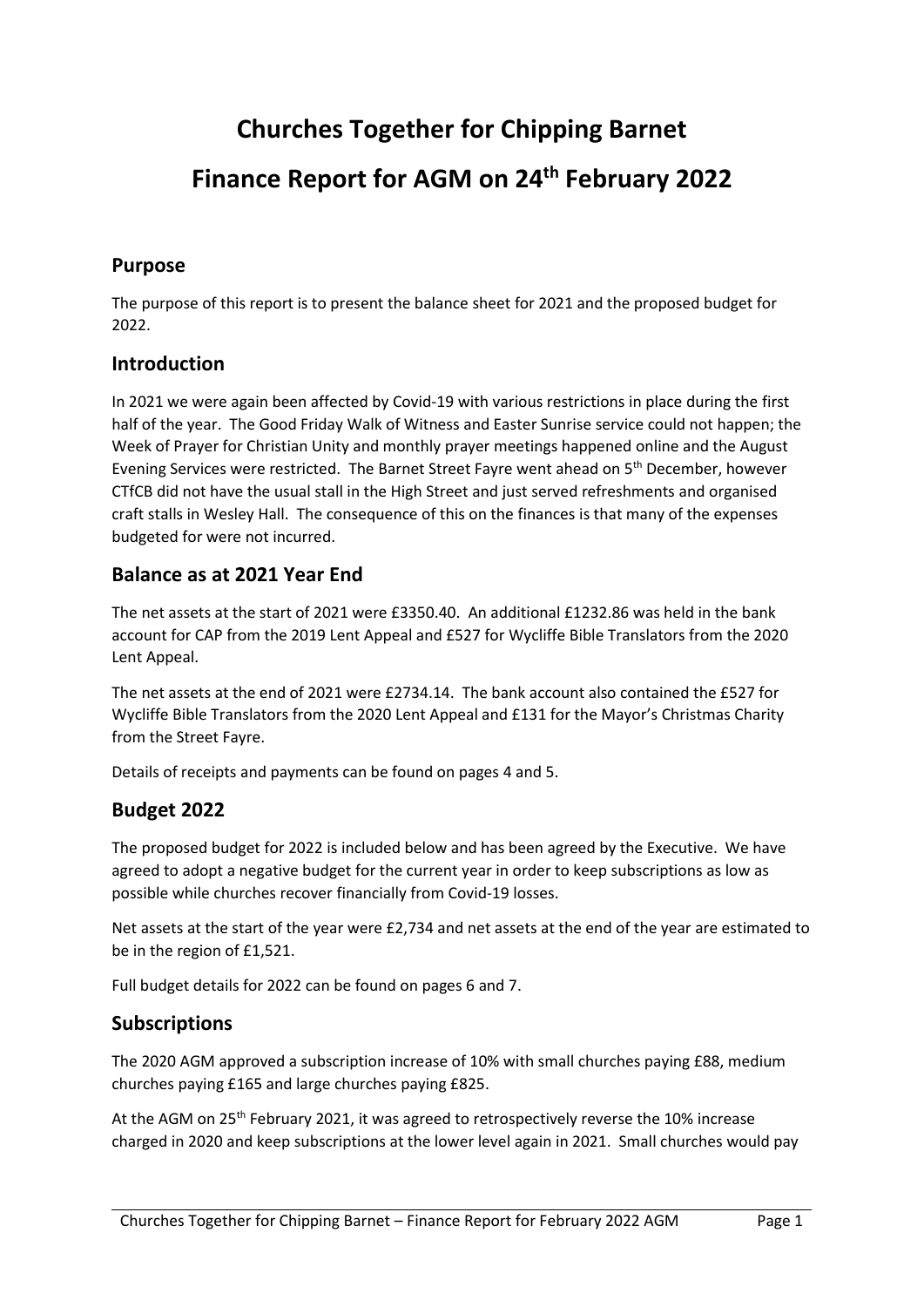£80 and medium size churches would pay £150. Large Churches would pay £750 for 2020 and a reduced rate of £500 for 2021.

Letters were sent out on 12<sup>th</sup> October requesting payment of the balance for the 2 years and the amount owed by each church is shown on page 5 of this report. All but one church have paid in full.

For 2022, we are proposing to reinstate the 10% subscription increase, but keep the reduced rate for large churches. Under this proposal small churches will pay £88; medium sized churches will pay £165 and large churches will pay £550.

We are also proposing that a review of subscriptions is carried out during 2022 to take into account changes in church circumstances and congregations as a consequence of Covid-19 and other changes over the past few years. This review will cover both the structure (small, medium, large) and the amounts paid.

Invoices for 2022 will be sent in March. If your details have changed, please let me know so that I can send the invoice to the correct person.

#### **Barnet Churches Action**

A grant of £3000 was made in 2021 and a grant of £3000 is proposed for 2022, towards the work at Hope Corner Community Centre.

#### **Barnet College Chaplaincy**

There is a budget of £200 which can be used for expenses for the work of the chaplaincy at Barnet College. This was not used in 2021 but provision has been made for 2022 if needed.

#### **Expenses**

Other expenses are included in the budget, including £300 for Christmas leaflets, £230 for BCA mission, £200 insurance and £165 subscription to Churches Together Hertfordshire. No donation will be made to the Night Shelter as the Night Shelter is operating in a different way this year. I have assumed we will have switched the bank account by April so have allowed for 3 months of bank charges plus the charges for December 2021 which were not collected until January.

#### **Lent Appeal**

2020 – £527 was raised for Wycliffe Bible Translators. As the National Lockdown came in the middle of Lent, very little was raised through the Churches with the bulk of the funds coming from the Quiz. This has been sent to Wycliffe but not yet cashed.

2023 - the Office Holders are proposing that we do not have a formal Lent Appeal this year and do not hold a quiz until people are able and willing to hold in person.

#### **Bank Account**

HSBC have discontinued the Community Account, which is the one we had for CTfCB and replaced it with a Charitable Bank Account which attracts a monthly fee of £5. Also, the HSBC branch in Barnet has now closed.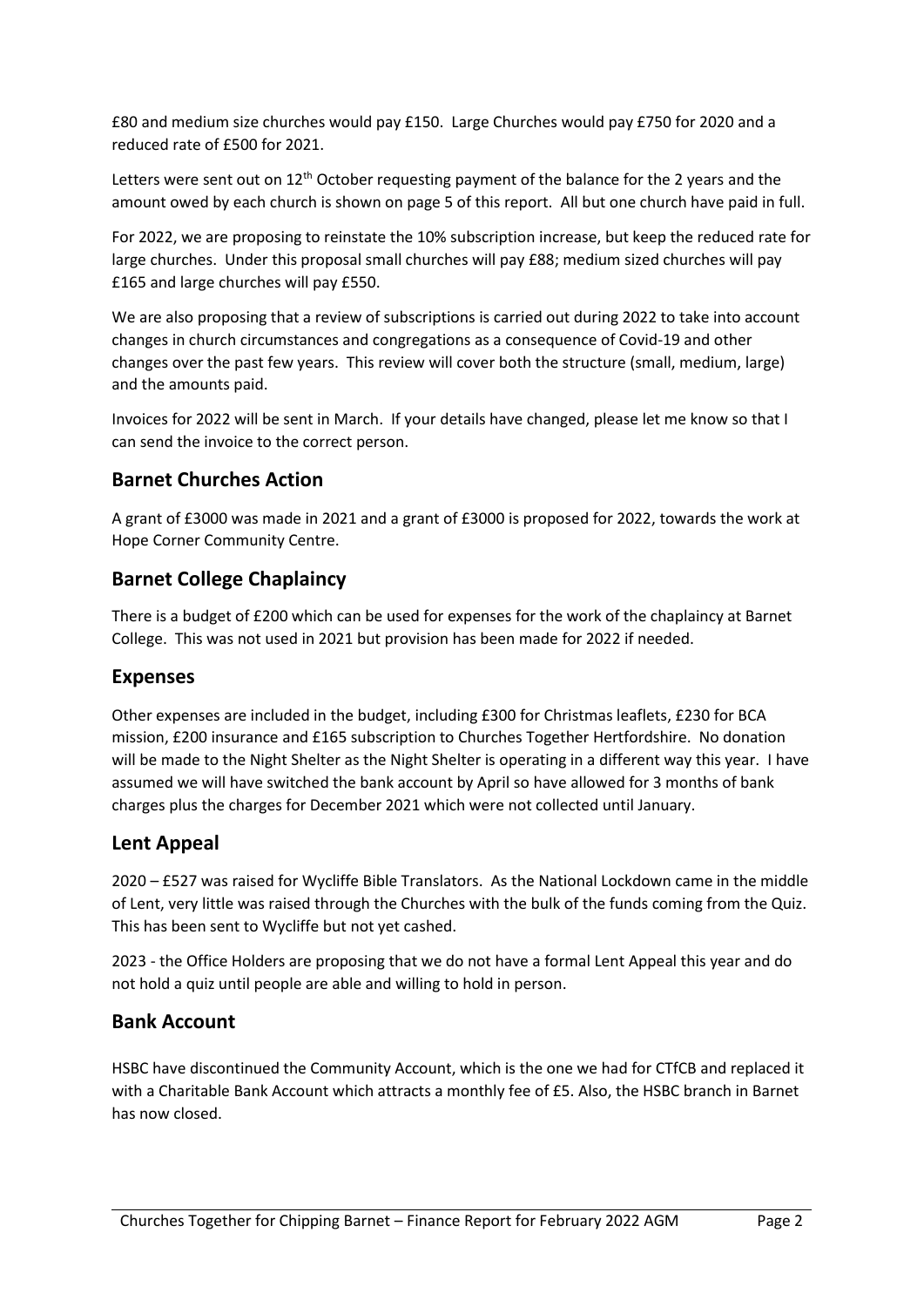The October Council meeting accepted my proposal that we close the HSBC Community account and switch to a similar community account from another bank which will give us free banking, the choice of bank to be made by the Exec once further research has been carried out.

Having done more research, I have recommended that we switch to the Santander Treasurer's Account and this was agreed by the Exec in their meeting on  $18<sup>th</sup>$  January 2022. Santander has a branch in Barnet and is where I bank personally; most banks are only allowing free accounts for charities and clubs etc, for existing customers and some are not opening new accounts at the moment due to high levels of demand.

In order to change to a Treasurer's Account we need to supply a copy of the constitution and a signed meeting note authorising the change. The Treasurer's account allows us to name up to three signatories with any one signing cheques and authorising online transactions. Prior to switching we would need to change our HSBC account to single signature.

I would like to propose that we make the changes as defined in the attached meeting note.

Caroline Hay CTfCB Treasurer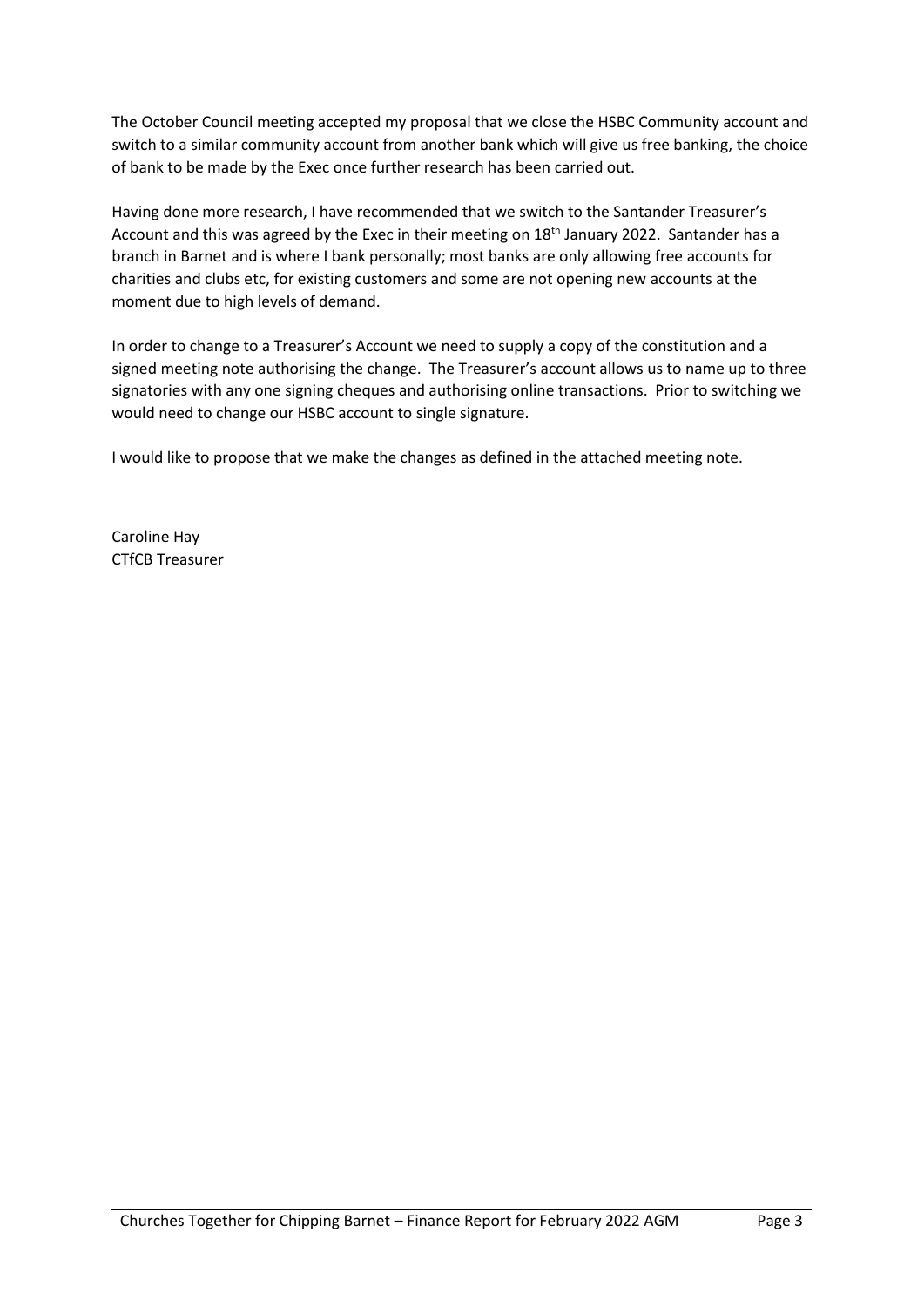### **CHURCHES TOGETHER FOR CHIPPING BARNET Balance as at 31/12/2021**

| <b>Receipts</b>                                                                                                                                                                                                  |                       | <b>Budget</b><br>2021            | <b>Actual</b><br>2021   |
|------------------------------------------------------------------------------------------------------------------------------------------------------------------------------------------------------------------|-----------------------|----------------------------------|-------------------------|
| Members' Subscriptions.<br><b>Coffee Stop Donations</b><br><b>Christmas Fayre Wesley Hall</b><br><b>Donations</b>                                                                                                |                       | 3,204<br>300                     | 2,779<br>0<br>131<br>10 |
|                                                                                                                                                                                                                  | <b>Total Receipts</b> | 3,504                            | 2,920                   |
| <b>Payments</b>                                                                                                                                                                                                  |                       |                                  |                         |
| Lent Appeal CAP payment (Collected in 2019)<br>Lent Appeal Wycliffe payment (Collected in 2020)<br>Insurance (including Christmas Fayre Stall)<br><b>United Service Expenses</b><br>Copying<br>Lent Appeal costs |                       | 1,233<br>527<br>100<br>100<br>30 | 1,232.86                |
| Barnet Churches Action (for Community Centre)<br><b>Barnet Churches Action (mission)</b><br>Good Friday witness (expenses)                                                                                       |                       | 3,000<br>230<br>30               | 3,000.00                |
| Christmas advertisement<br>Christmas carols (expenses)                                                                                                                                                           |                       | 300                              | 192.42                  |
| <b>Barnet College Chaplaincy</b><br>Subscriptions - CT in Hertfordshire<br><b>Night Shelter</b>                                                                                                                  |                       | 200<br>165                       | 165.00                  |
| <b>Sundries</b><br>Day of Reflection                                                                                                                                                                             |                       | 50                               | 40.80                   |
| <b>Barnet Fayre Expenses</b>                                                                                                                                                                                     |                       | 200                              |                         |
|                                                                                                                                                                                                                  | <b>Total Payments</b> | 6,165                            | 4,631.08                |
| Net Receipts/(-payments) during period<br>Balance at beginning of period (incl Lent appeals)                                                                                                                     |                       |                                  | 1,711.08<br>5110.26     |
| Bank balance at end of period                                                                                                                                                                                    |                       |                                  | 3,399.18                |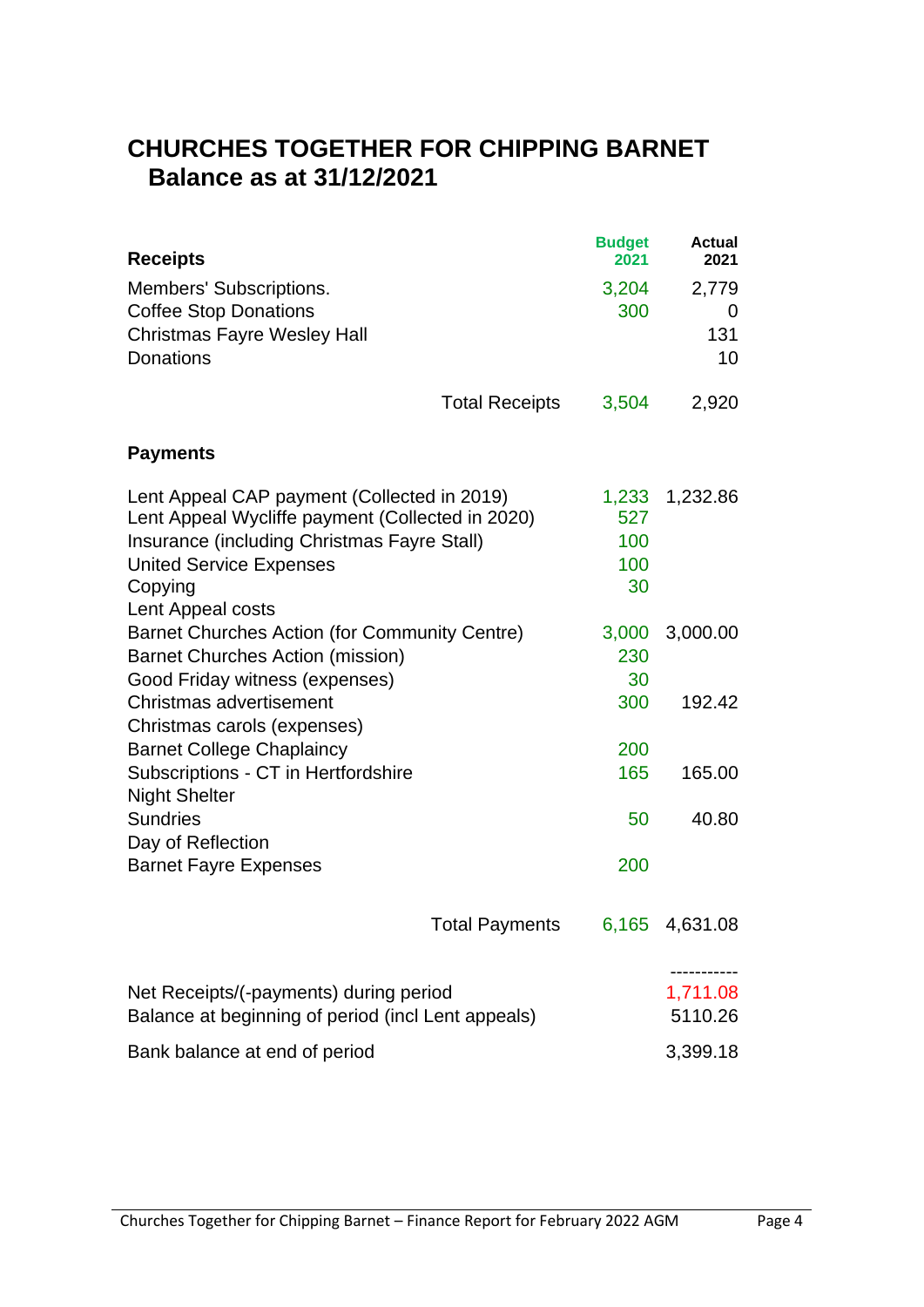### **Statement of Assets and Liabilities at the End of the Period**

| <b>Bank Balance</b>                    | 3399.18  |
|----------------------------------------|----------|
| Less: Creditors (Wycliffe Lent Appeal) | 527.00   |
| (Mayor's Christmas Charity)            | 131.00   |
| (Bank charges to be paid in Jan 22)    | 7.04     |
| <b>Net Assets</b>                      | 2,734.14 |

### **Budgeted Income from Churches 2021**

|                               | <b>Budget</b> | Actual |
|-------------------------------|---------------|--------|
|                               | £             | £      |
| <b>Barnet Brookside</b>       | 72            | 72     |
| <b>Christ Church</b>          | 425           | 425    |
| Mary Immaculate & St Gregory  | 1,250         | 825    |
| St John Baptist               | 500           | 500    |
| St Mark's                     | 135           | 135    |
| St Mary the Virgin, M. Hadley | 135           | 135    |
| St Peter's                    | 160           | 160    |
| St Stephen's                  | 160           | 160    |
| <b>Underhill Baptist</b>      | 135           | 135    |
| <b>URC Wood Street</b>        | 72            | 72     |
| <b>URC Chesterfield Road</b>  | 160           | 160    |
| Total                         | 3,204         | 2,779  |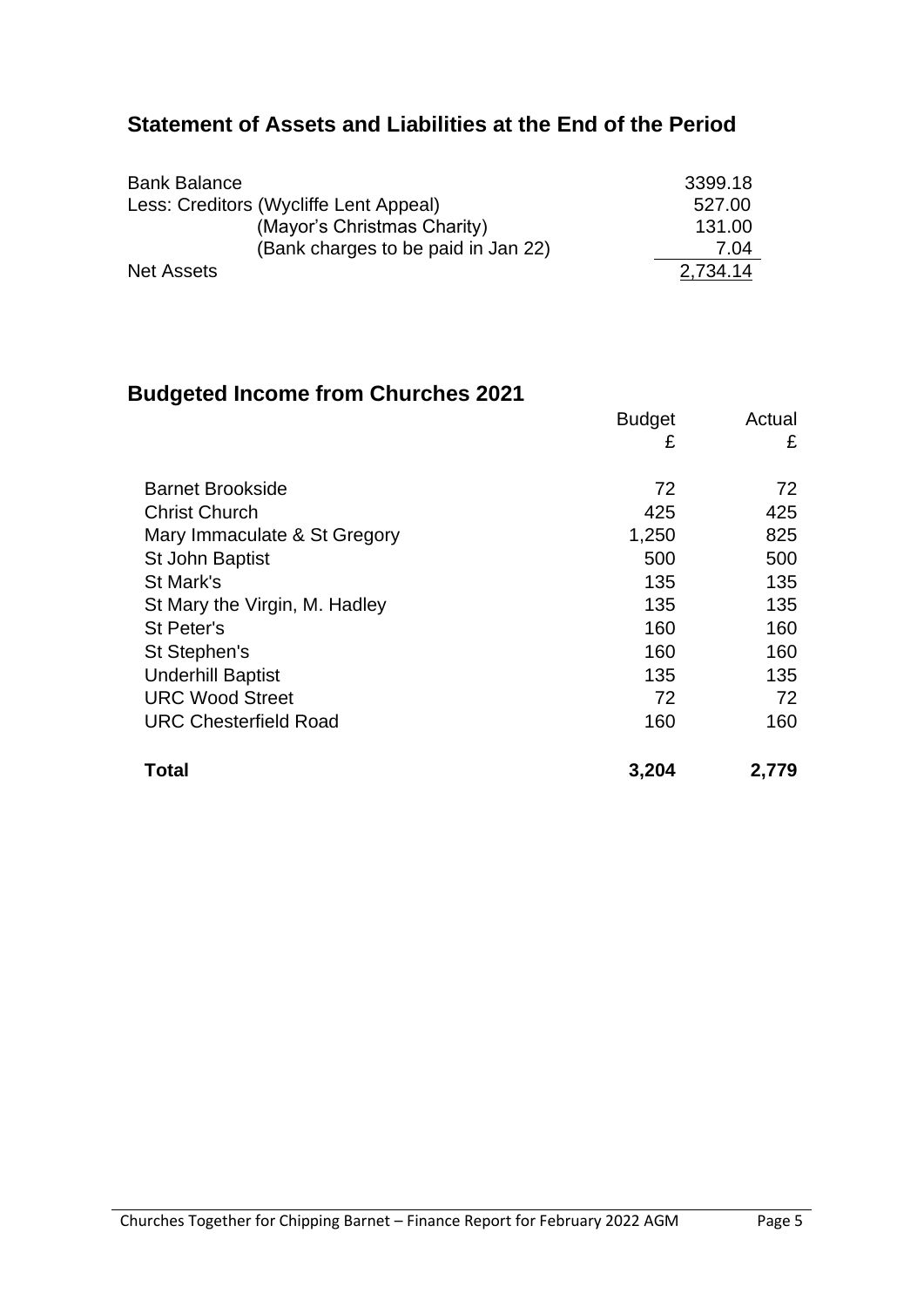### **CHURCHES TOGETHER FOR CHIPPING BARNET Budget 2022**

| <b>Receipts</b>                                                                                                                                                                                 |                       | <b>Budget</b><br>2022 | <b>Budget</b><br>2021 |
|-------------------------------------------------------------------------------------------------------------------------------------------------------------------------------------------------|-----------------------|-----------------------|-----------------------|
| Members' Subscriptions.<br><b>Coffee Stop Donations</b><br><b>Donations</b>                                                                                                                     |                       | 3,010                 | 3,954<br>300          |
|                                                                                                                                                                                                 | <b>Total Receipts</b> | 3,010                 | 4,254                 |
| <b>Payments</b>                                                                                                                                                                                 |                       |                       |                       |
| Lent Appeal CAP payment (Collected in 2019)<br>Lent Appeal Wycliffe payment (Collected in 2020)<br>Mayor's Christmas Appeal (Collected Dec 2021)<br>Insurance (including Christmas Fayre Stall) |                       | 527<br>131<br>200     | 1,233<br>527<br>100   |
| <b>United Service Expenses</b><br>Copying<br>Lent Appeal costs                                                                                                                                  |                       | 100<br>30             | 100<br>30             |
| Barnet Churches Action (for Community Centre)<br><b>Barnet Churches Action (mission)</b><br>Good Friday witness (expenses)                                                                      |                       | 3,000<br>230<br>30    | 3,000<br>230<br>30    |
| Christmas advertisement<br>Christmas carols (expenses)                                                                                                                                          |                       | 300                   | 300                   |
| <b>Barnet College Chaplaincy</b><br>Subscriptions - CT in Hertfordshire<br><b>Night Shelter</b>                                                                                                 |                       | 200<br>165            | 200<br>165            |
| <b>Sundries</b><br>Day of Reflection                                                                                                                                                            |                       | 50                    | 50                    |
| <b>Barnet Fayre Expenses</b><br><b>Bank Charges</b>                                                                                                                                             |                       | 200<br>25             | 200                   |
|                                                                                                                                                                                                 | <b>Total Payments</b> | 4,888                 | 6,165                 |
| Net Receipts/(-payments) during period<br>Balance at beginning of period (incl Lent appeals)                                                                                                    |                       |                       | 1,878<br>3,399        |
| Bank balance at end of period                                                                                                                                                                   |                       |                       | 1,521                 |